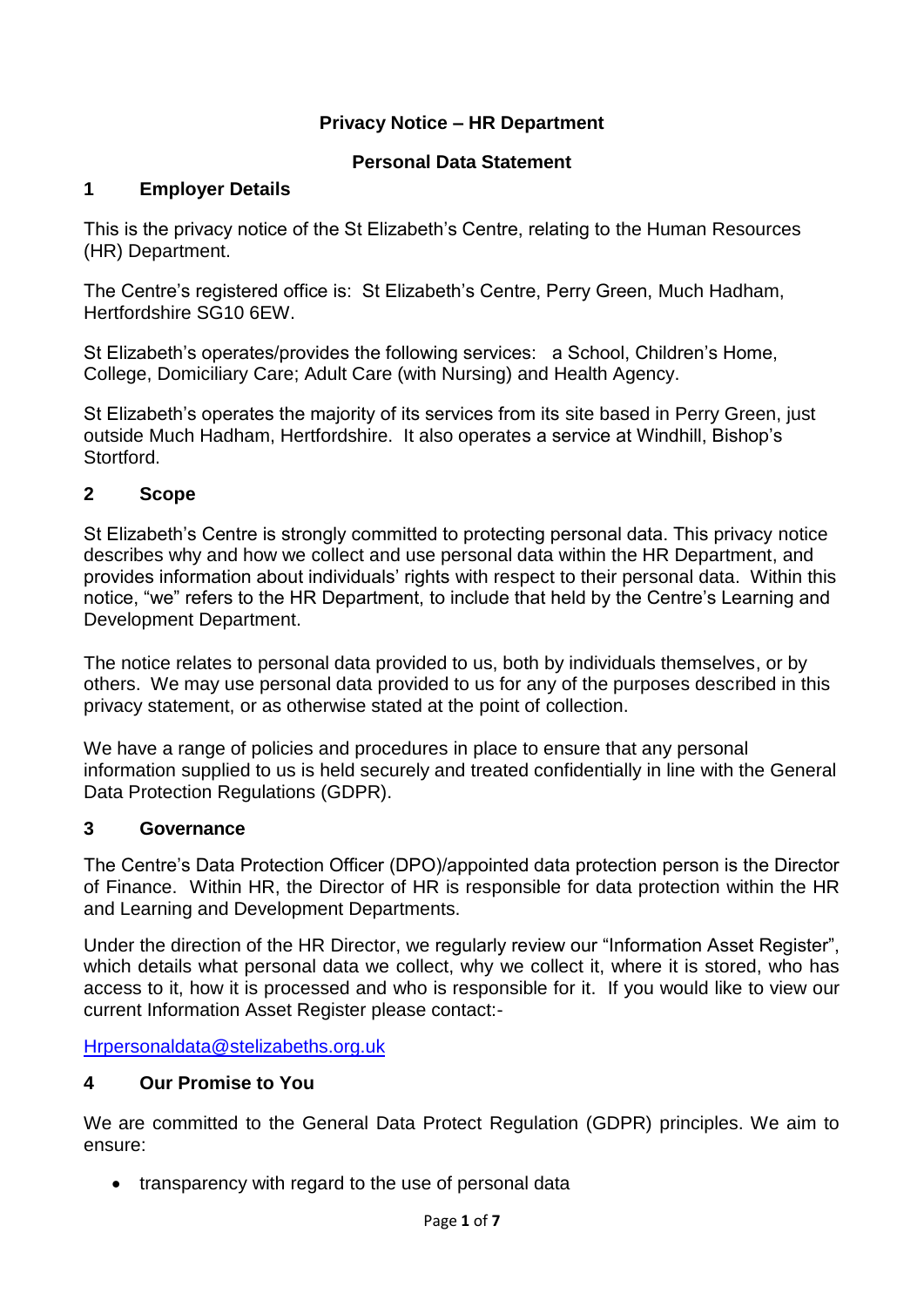- that any processing is lawful, fair, transparent and necessary for a specific purpose
- that personal data is accurate, kept up to date and removed when no longer necessary
- that personal data is kept and processed safely and securely, protected against accidental loss, destruction or damage.

We are committed to the principles of data protection by design and by default.

If you believe that any of your personal data is inaccurate or untrue, or if you are dissatisfied with the way the information is being stored, processed or destroyed, please inform the HR Director at the earliest opportunity.

#### **5 Why do we collect and hold your personal information?**

Personal information which is collected and processed by us is required to enable the recruitment process, or for the management of your employment or work with us.

Further information with respect to recruitment is given as appendix A.

#### **6 What personal information we collect**

We hold personal data relating to applicants for employment, employees and workers and former employees or workers.

The HR department holds **personal data** which is defined as data relating to a person who can be identified, directly or indirectly, by this data "identifier" – for example, name.

We also hold some **sensitive personal data** which is defined as including: racial or ethnic origin, health, sexual orientation or criminal records.

Data may be collected, held or processed as a "hard copy" document or on an IT system,

We hold and process personal data for numerous purposes, for example in relation to our recruitment decisions and ongoing employment, to include learning and development, pay etc, and for health and safety / security purposes. All personal information obtained and held by HR from employees, bank or agency workers is as is necessary to ensure that the Centre provides a service, which is consistent with our purpose of providing a personcentred care service, which meets all regulatory standards and statutory requirements.

Personal information that is held includes:-

- details of your qualifications, skills, experience and employment history, including start and end dates, with previous employers and with the Centre;
- details of your bank account and national insurance number;
- information about your marital status, next of kin and emergency contacts;
- information about your nationality and entitlement to work in the UK;
- information from your DBS check;
- details of your schedule (days of work and working hours) and attendance at work;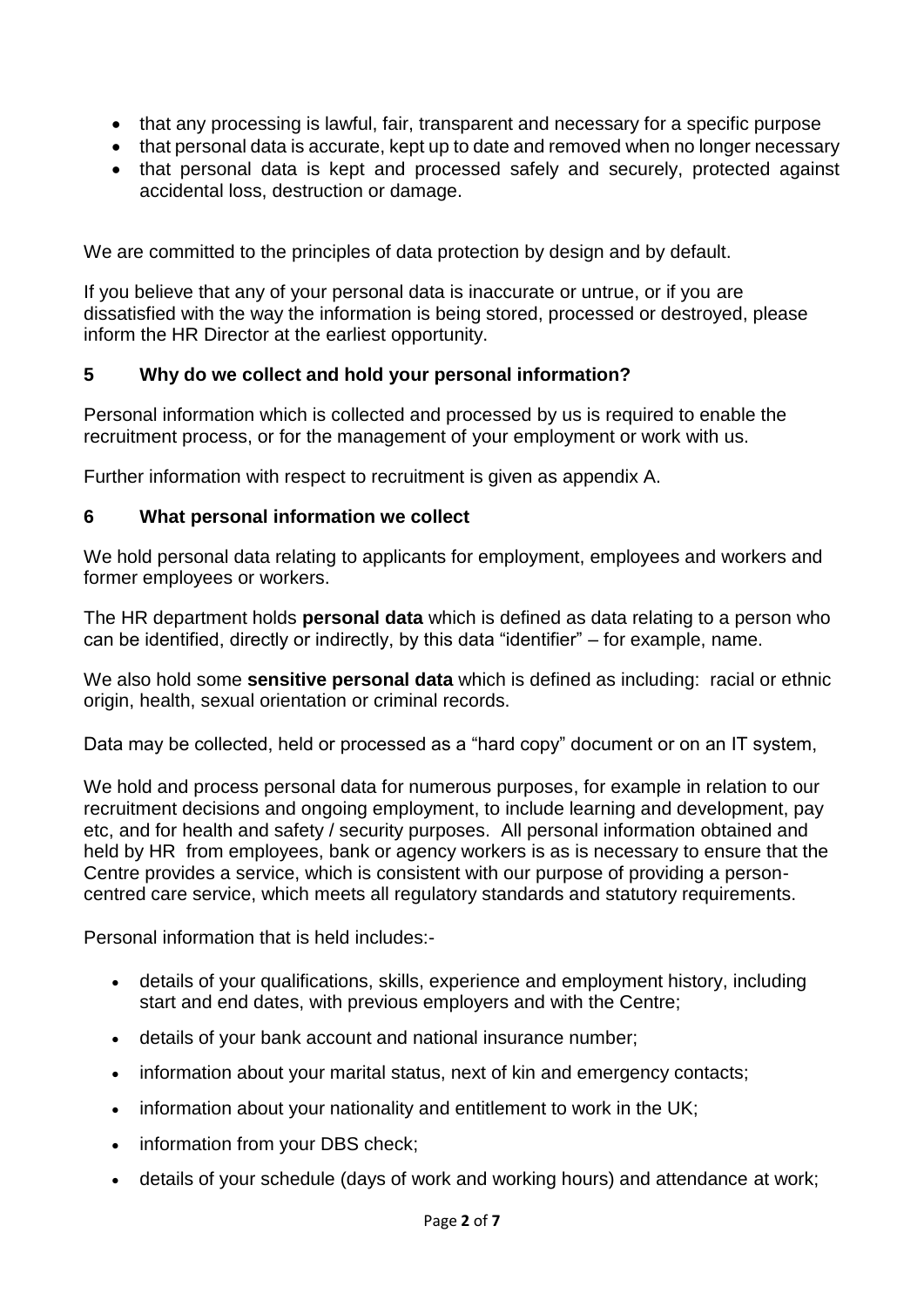- details of periods of leave taken by you, including holiday, sickness absence, family leave, and the reasons for the leave;
- details of any disciplinary or grievance procedures in which you have been involved, including any warnings issued to you and related correspondence;
- assessments of your performance, including appraisals, supervisions, training you have participated in, performance improvement plans and related correspondence;
- information about medical or health conditions, including whether or not you have a disability for which the organisation needs to make reasonable adjustments;
- ID (identification) / security photograph which is held on the Select HR IT system, CCTV images, and also biometric data (the "finger photo" used for rostering/attendance recording on the STARS IT system).

The means of collection, lawful basis of processing, use, disclosure, and retention periods for each purpose may differ.

### **7 What is the legal basis for handling personal information?**

Data protection laws require that, to process your personal data, we must meet at least one prescribed basis for it. We rely on one of the following basis for the activities we carry out.

I. **Consent** - to obtain, hold or process some personal information we may ask for your consent first. Consent in these circumstances must be freely given, informed and may be withdrawn.

However, the majority of the personal data we collect and hold is not subject to consent. The legal basis for collecting, holding and processing this specific data is:-

- II. For the **performance of a contract** with you, or to take steps to enter into a contract;-
- III. To enable us to meet our **statutory or legal obligations**, to include auditing and regulatory purposes;
- IV. For employer's **legitimate Interests** in the United Kingdom, organisations can use personal information where the benefits of doing so are not outweighed by the interests or fundamental rights or freedoms of individuals. The law calls this the "Legitimate Interests" basis for processing.

For example, we may rely on legitimate interests for processing personal data for:-

- Helping to prevent and detect crime, to include safeguarding matters:
- Protecting individual's vital interests for example, protecting the children and vulnerable adults in our care by carrying out regular checks on employees/workers through the Disclosure and Barring Service;
- Complying with legal and regulatory requirements**;**
- Reporting and analytical purposes;
- Maintaining our records, and other administrative purposes.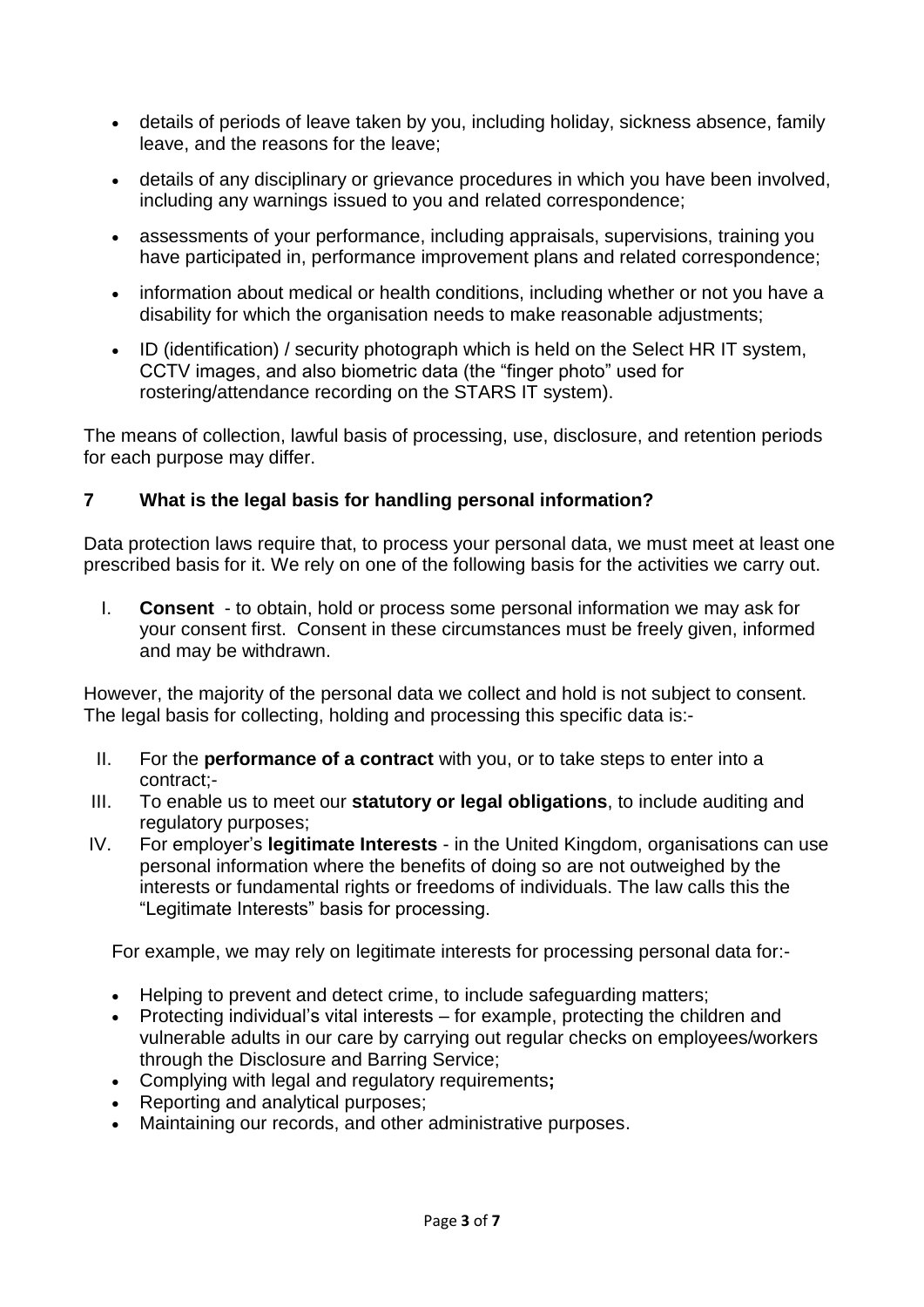# 8 **How we collect and use information**

The bulk of the personal information held by St Elizabeth's is collected directly from each employee, worker or applicant for employment. However, an agency worker's personal information may be provided to the Centre by the worker's agency. Similarly, as part of an introduction process for employment made by an agency, personal information may be provided to us by the agency. Agencies that provide data to the Centre for employment/introduction purposes are responsible for ensuring that permissions have been obtained from the agency worker/applicant for employment. We may also process information about you that is provided to us by a third party (such as our Occupational Health service), and/or hold information about you provided to us from within the Centre, for example your line manager.

Where you supply another person's personal data to us, for example emergency contact details / next of kin details, you must ensure that you have their consent and that you keep this information up to date.

Information is provided to us in hard copy/paper copy eg documents needed for the preemployment checking processes, or electronically eg via the Centre's recruitment applicant tracker system (ATS).

For the safety and security of our service users, employees and visitors, the Centre operates CCTV monitoring/recording. CCTV is used responsibly with proper safeguards in place. Its use at the Centre is informed by the Information Commissioner's Office Data Protection guidance "In the Picture: a data protection code of practice for surveillance cameras and personal information". For further information please see the Centre's "Statement on the Use of CCTV" which is available on the intranet.

Within the recruitment process, we may use automated decision making. Applicants for employment will be expressly advised when this is part of the selection process.

All personal information obtained to meet our regulatory requirements will always be treated in line with our data protection and confidentiality policies.

### **9 How we store your personal information and keep it safe**

The Centre has a range of policies that enable us to comply with all data protection requirements.

We store personal information securely within the HR Department, for example in hard copy within HR files which are kept securely in locked filing cabinets. It is also held on secure IT systems such as Select HR (the HR IT record system), St Elizabeth's Time and Rostering System (STARS) and some personal data is provided to the St Elizabeth's payroll department, and held and processed on ERNIE (the payroll system). Personal information (eg emails, spreadsheets, letters) may also be held on the St Elizabeth's IT system (local servers). Where personal information is stored on an externally hosted or managed IT system on behalf of the Centre, the provider is expressly required to confirm compliance with GDPR. No personal data is held outside the EEU.

### **10 With whom we might share information outside St Elizabeth's Centre**

We will only disclose information about you to third parties:-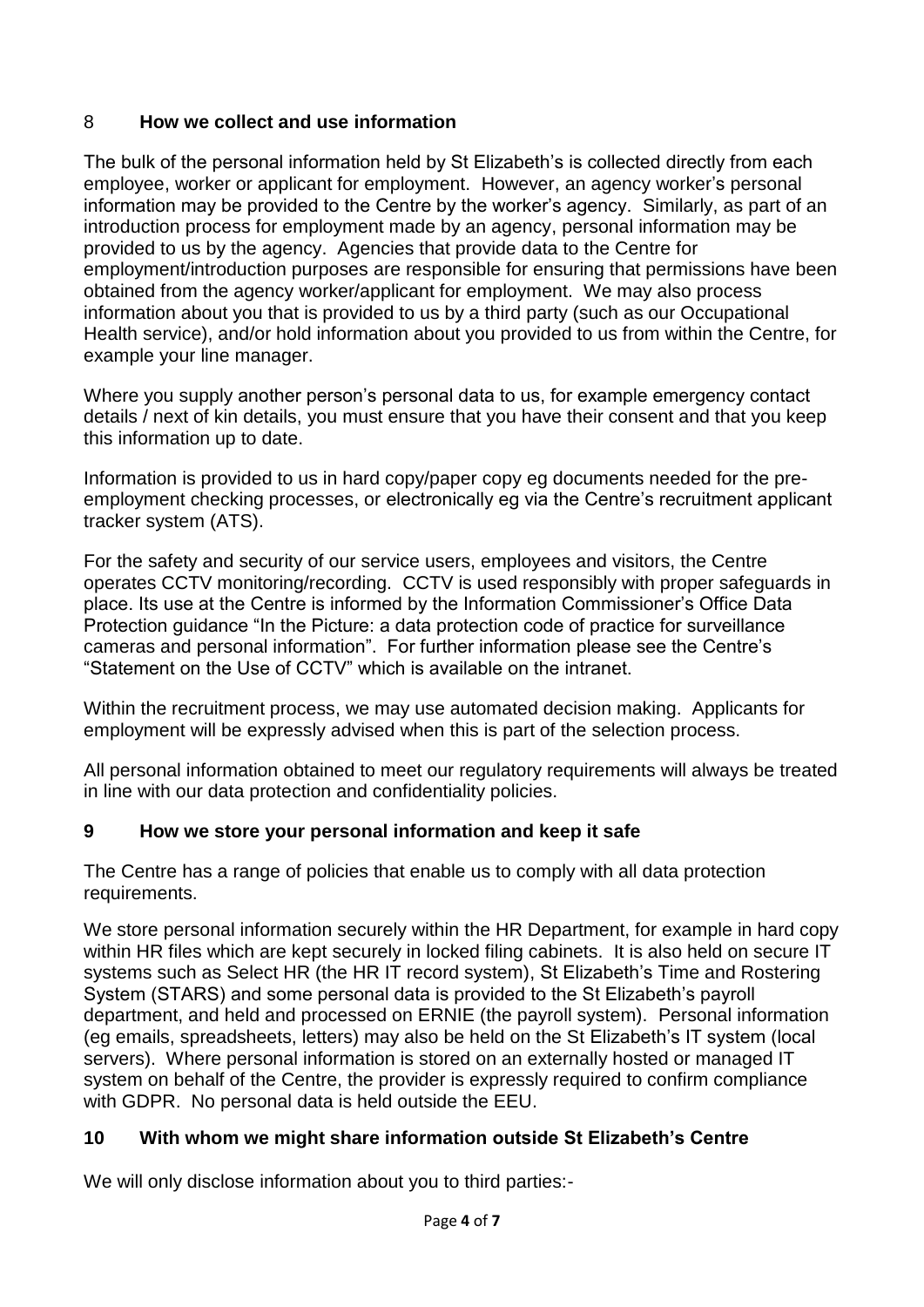- where we need to comply with our contractual duties to you. For instance we may need to pass on certain information to our external payroll provider or pension provider, or to obtain pre employment references, obtain employment background checks, or obtain necessary criminal records checks from the Disclosure and Barring Service;
- if we are legally obliged to do so, for example to public bodies, law enforcement or regulators with authority to obtain disclosure of personal data.

Please note, we are not required to seek your consent to release your personal data in these situations.

Where we provide information for statistical purposes, for example for the Adult Social Care Workforce Data Set, the information is aggregated and provided anonymously so that there is no privacy risk involved in its use.

### **11 How you can access your own personal information held by St Elizabeth's HR department**

There are procedures in place to enable any employee, bank or agency worker whose personal information we possess to have access to that information on request. The right to access includes both the information and any uses which we might have made of the information.

In the interests of openness and fairness, the Centre allows all employees and bank workers to access the information held about them on Select HR at any time using the self service facility. Personal data is also held on STARS and is available via the self service function.

Additionally, employees and workers have the right to access personal data held about them on other IT systems, or in hard copy form, at reasonable intervals. This is known as a "data subject access request". As a general rule, a copy of the requested information will be provided free of charge, although the Centre reserves the right to charge a reasonable fee when providing the data will incur disproportionate administrative cost, or where a request is manifestly unfounded or excessive, particularly if it is repetitive. If this proves necessary, the person concerned will be informed of their right to contest our decision with the supervisory authority (the Information Commissioner's Office (ICO)).

If you wish to request access to your personal data from us please email [hrpersonaldata@stelizabeths.org.uk.](mailto:hrpersonaldata@stelizabeths.org.uk)

In the event of a disagreement regarding personal data, the matter should be taken up under the Centre's grievance procedure. This does not prevent you from exercising your right under the GDPR to complain to the supervisory authority (the Information Commissioner's Office (ICO)).

### **12 How long we keep information**

There are protocols in place that determine how long St Elizabeth's will keep information held or managed by HR which are in line with the relevant legislation and regulations. A copy of the record retention protocol is available on the intranet.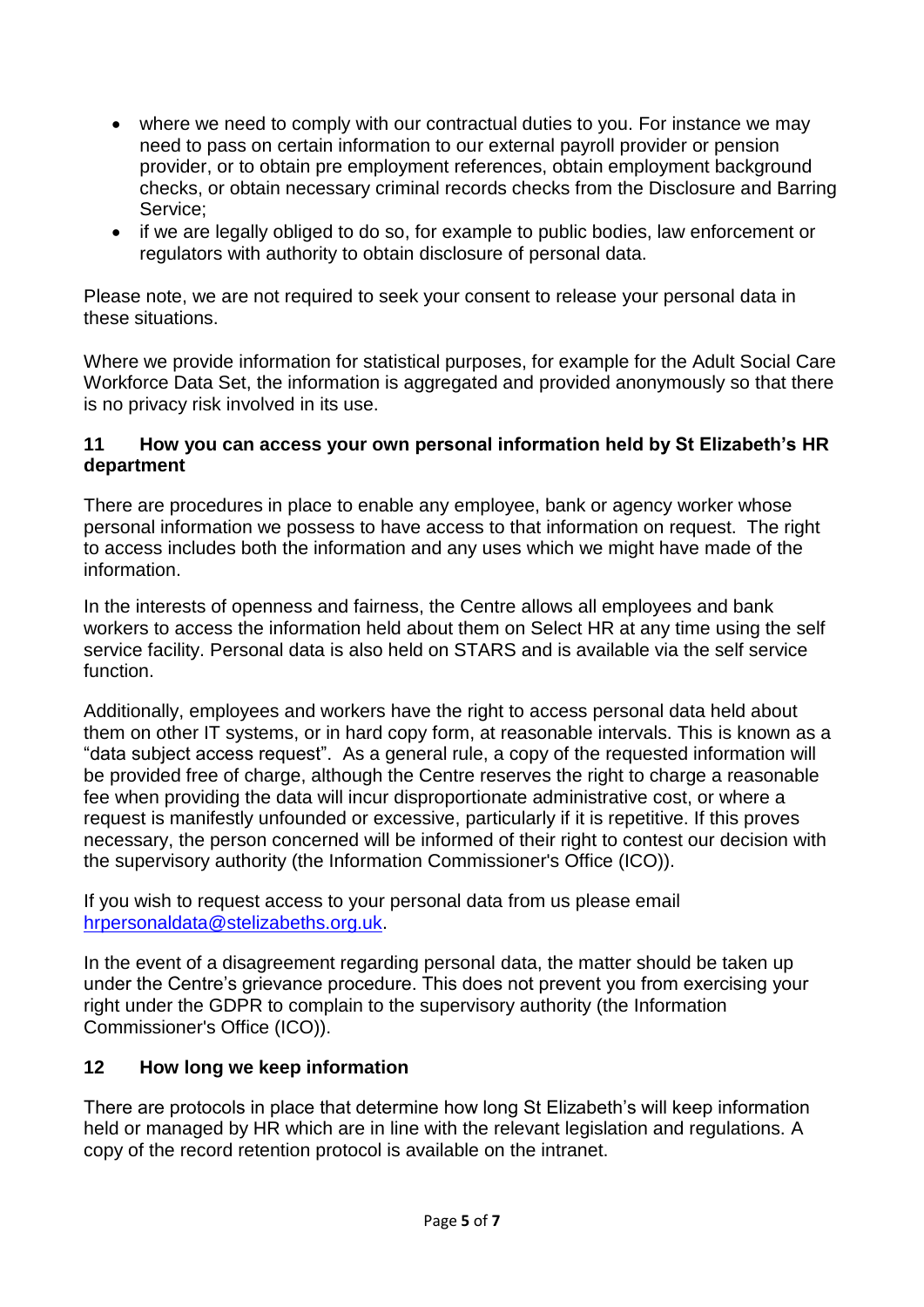# **13 Right to be forgotten**

The Centre recognises the right to erasure, also known as the right to be forgotten, as laid down in the GDPR. Individuals should contact the HR department with any requests for the deletion or removal of personal data. Please email:

[hrpersonaldat@stelizabeths.org.uk](mailto:hrpersonaldat@stelizabeths.org.uk)

Requests will be acted on provided there is no compelling reason for continued retention/processing and that the exemptions set out in the GDPR do not apply. These exemptions include where the personal data is processed for the exercise or defence of legal claims and to comply with a legal obligation for the performance of a public interest task or exercise of official authority.

#### **14 Data Security/Data Loss**

We have put in place data security measures that are appropriate to the risk involved in processing the data we hold.

If a data breach occurs that is likely to result in a risk to the rights and freedoms of individuals, the people affected will be informed as soon as possible, and the Information Commissioner's Office (ICO) will be notified within 72 hours.

#### **15 How we keep our privacy policies up to date**

We will assess privacy risks continuously as part of our day to day activities. We will also carry out a wider review of policy and practice at regular and appropriate intervals.

#### **16 Changes to this privacy statement**

We recognise that collecting, holding, processing and destroying personal information within HR is an ongoing responsibility and will therefore keep this privacy statement under regular review.

If you have any feedback on this privacy statement to help us improve it please contact the HR Director.

This privacy statement was last updated on:- 21 October 2019

See also:

- Data Protection Policy
- HR data retention protocol
- Statement on the Use of CCTV